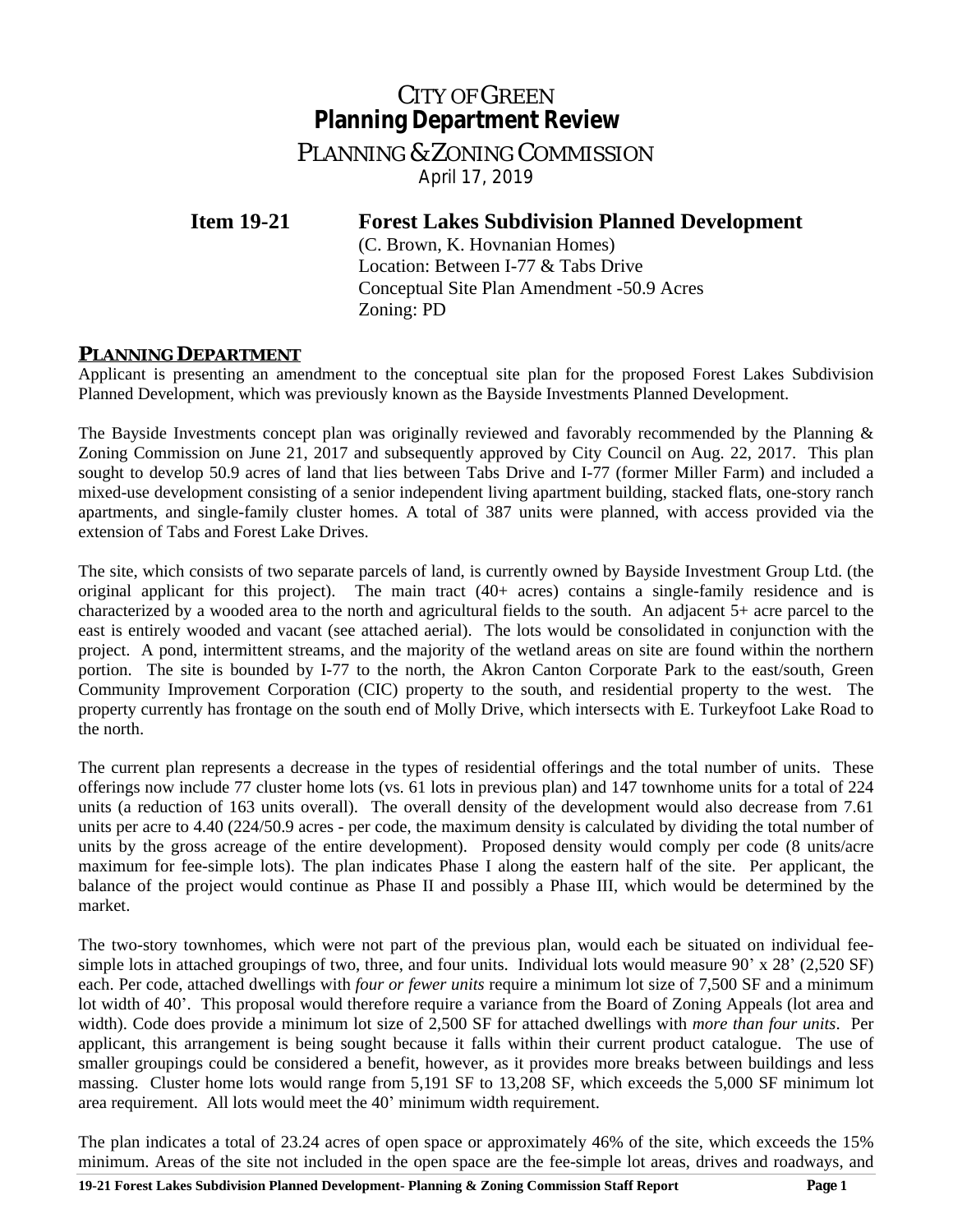parking lots, per code. Proposed stormwater management facilities would be developed as retention ponds/site amenities and are included in the open space calculation, per code. The largest concentrations of open space areas would be in the northern portion of the site, to include preserved wetlands/streams/wooded areas, and a large centralized recreational area to include a shelter, play area, and stormwater pond. A looped walking trail around the cluster community would provide additional active recreational area and meets code (minimum 25% of required open space area required as active area). A Conservation Easement will be required for preservation of the wetlands/natural features, per code. A wetland delineation has been conducted and a complete copy is on file (see attached delineation map). The appropriate approvals/permits will be required for wetland disturbance that would be needed for the project. There are no Riparian Setbacks associated with the two intermittent streams, per City mapping.

The configuration of the roadway system serving the development would be similar to the original plan. This includes the northerly extension of Tabs Drive and extension of Forest Lake Drive to the north and west to form an intersection near the center of the site, most of which would be constructed within Phase I. A northerly extension of Tabs Drive would be constructed within subsequent phases. This road is being shown as a cul-de-sac without connection to Molly Drive at this time. A green space area would be reserved so an extension/connection could be made in the future. A roadway along the south property line of the development (and involving the CIC property) would be constructed to a temporary cul-de-sac at the west end. This roadway would facilitate a future connection to Fortuna Drive (near the Village of St. Edward) and S. Arlington Road. All roadways would be 60' wide rightsof-way. A traffic study was previously conducted in conjunction with the original design (which accounted for a greater number of dwelling units as well as access through to Molly Drive) to assess the impacts to adjacent roadways and need for improvements. A revised study has been requested that will account for the current roadway configuration and total unit count. Receipt/review of this report will be required to assure that any required improvements are included in the platting/final site plan for this project.

The drives directly serving the residential communities would be private (designed to City standards). A sightdistance study will be required for each of the drive intersections with Tabs/Forest Lake Drives. An Auto-turn analysis will be required to assure that private roads can accommodate the turning radii of emergency response vehicles.

Conceptual building elevations for the cluster homes and townhomes are provided for review. Townhomes will need to be reviewed by the Design Review Board/Planning & Zoning Commission during the final site plan review process (single-family cluster homes do not require formal review). As two-story multi-family dwellings, they must average a minimum of 65% primary materials on all principal facades and a minimum average of 50% primary materials on all non-principal facades. Percentages are exclusive of glass, windows, and doors. Primary materials include brick, stone, and other decorative masonry products (i.e. no standard concrete block). Principal facades are those that face a public or private street, park, or plaza.

In the PD District, all dwelling units that have frontage along an arterial street must have a minimum 30' front setback. All setbacks shown would meet or exceed this standard (although the public roadways serving this development would likely be classified as "collector" roads). All other building setbacks are to be established as part of the planned development review process, per code.

Parking would be provided for all units within attached garages and individual driveways. A small parking lot is also provided within the central open space area and additional off-street parking spaces are distributed throughout the development for overflow parking, as needed. The location of mail kiosks (and associated parking) is also shown.

No trash dumpsters/compactors are shown. It is anticipated that a typical residential style trash pick-up system will be used.

The site would be served by central sanitary sewer and water facilities. The provision of sewer will involve connection to the existing system within the Corporate Park (for generally the southern portion of the site) and connection to existing sewer along E. Turkeyfoot Lake Road (for the balance of the site). The routing of these services is still under evaluation and will be reviewed along with site improvement plans, which are being modified from the original project.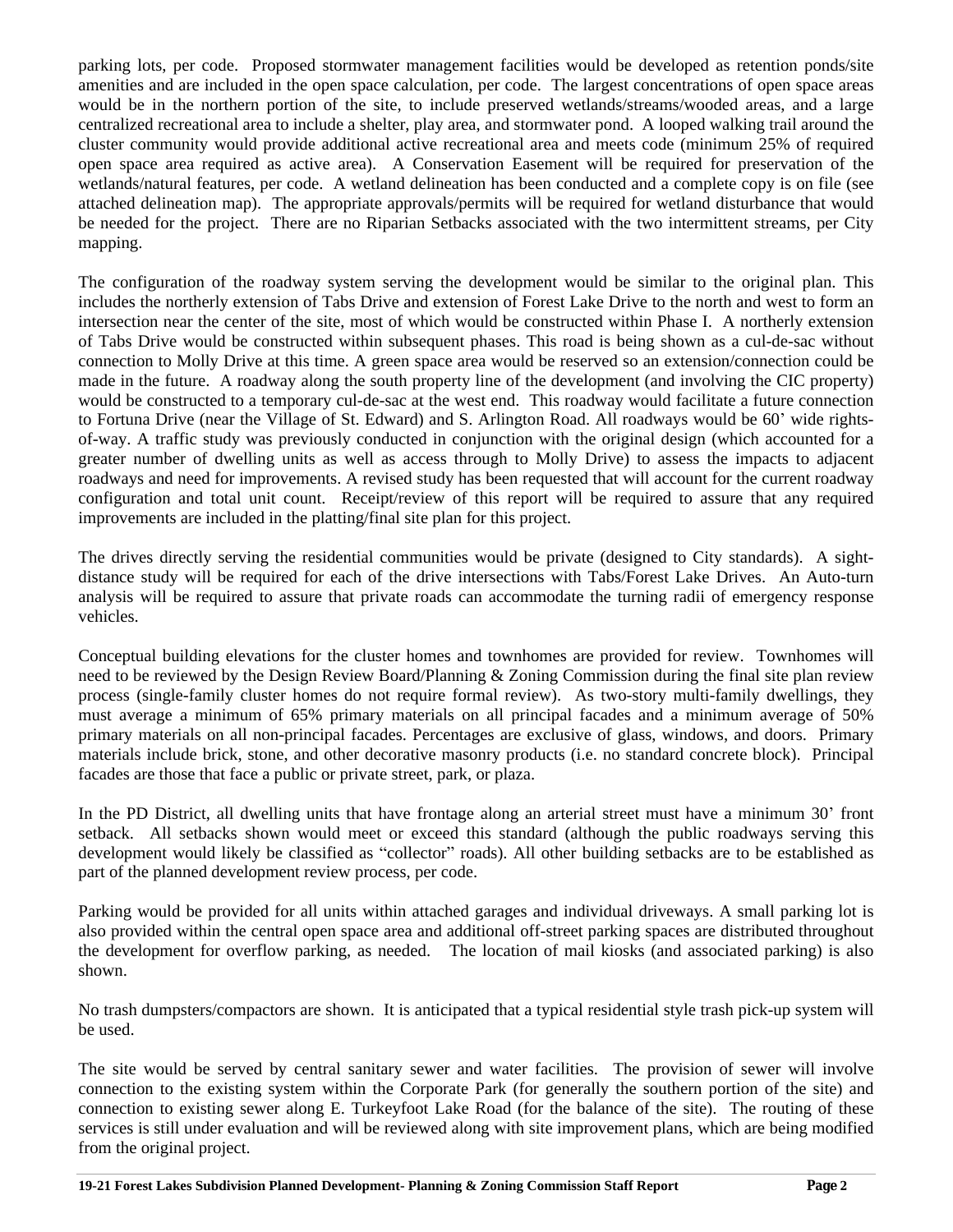Drainage areas have been examined and the preliminary locations of retention ponds (water features) are noted. The use of wetland areas for stormwater management will require the appropriate permits. Detailed design/calculations are part of the improvement plan review.

The site is also bisected by three gas pipelines (Spelman and two Sunoco lines), which are shown on the plans. Some minor re-routing of the lines would be required and adequate cover over pipes will need to be assured. All building footprints would lie outside the easement associated with each pipeline. Applicant is currently working with pipeline companies for proper review/approvals.

A detailed landscape plan will be provided in conjunction with the final site plan review process. Landscape buffers are shown on the current plan in the area of the central open space area and within the townhome development.

The PZC is being asked to review the conceptual site plan amendment and make a recommendation to City Council. If approved, the applicant will need to return for final site plan review by the DRB/PZC and review of roadway dedication/platting by the PZC and City Council.

### **DESIGN REVIEW BOARD**

No review required at this time.

### **ENGINEERING**

Revised Traffic Impact Study will be reviewed upon submission. Improvement plan review is in process.

### **FIRE**

Reviewed with no comments.

## **ZONING**

No comments.

#### **STAFF RECOMMENDATION**

*Staff is supportive of the conceptual plan amendment for its reduction in the total number of units/overall density, sensitivity to natural areas, and opportunities for future roadway connections. Upon review of the conceptual building elevations, a high-quality design element is also anticipated.*

*Staff, therefore, recommends a favorable recommendation by the Planning & Zoning Commission to City Council for acceptance of the amended conceptual site plan contingent upon the applicant's receipt of a variance for the area/width of the proposed townhome lots. (Note: the current arrangement could be beneficial by minimizing building massing.)* 

*The plan will serve as the basis for build-out of the new community and the following items will be required as the project proceeds to the final site plan review process:*

- *1. Completion of a revised Traffic Impact Study to assess the impacts of the amended plan upon existing adjacent roadways and identification of improvements/upgrades needed to effectively manage the increase in traffic in this area.*
- *2. Provision of sight-distance studies for all private drive/public roadway intersections within the development.*
- *3. Provision of an Auto-turn analysis to assure that private roads can accommodate emergency response vehicles.*